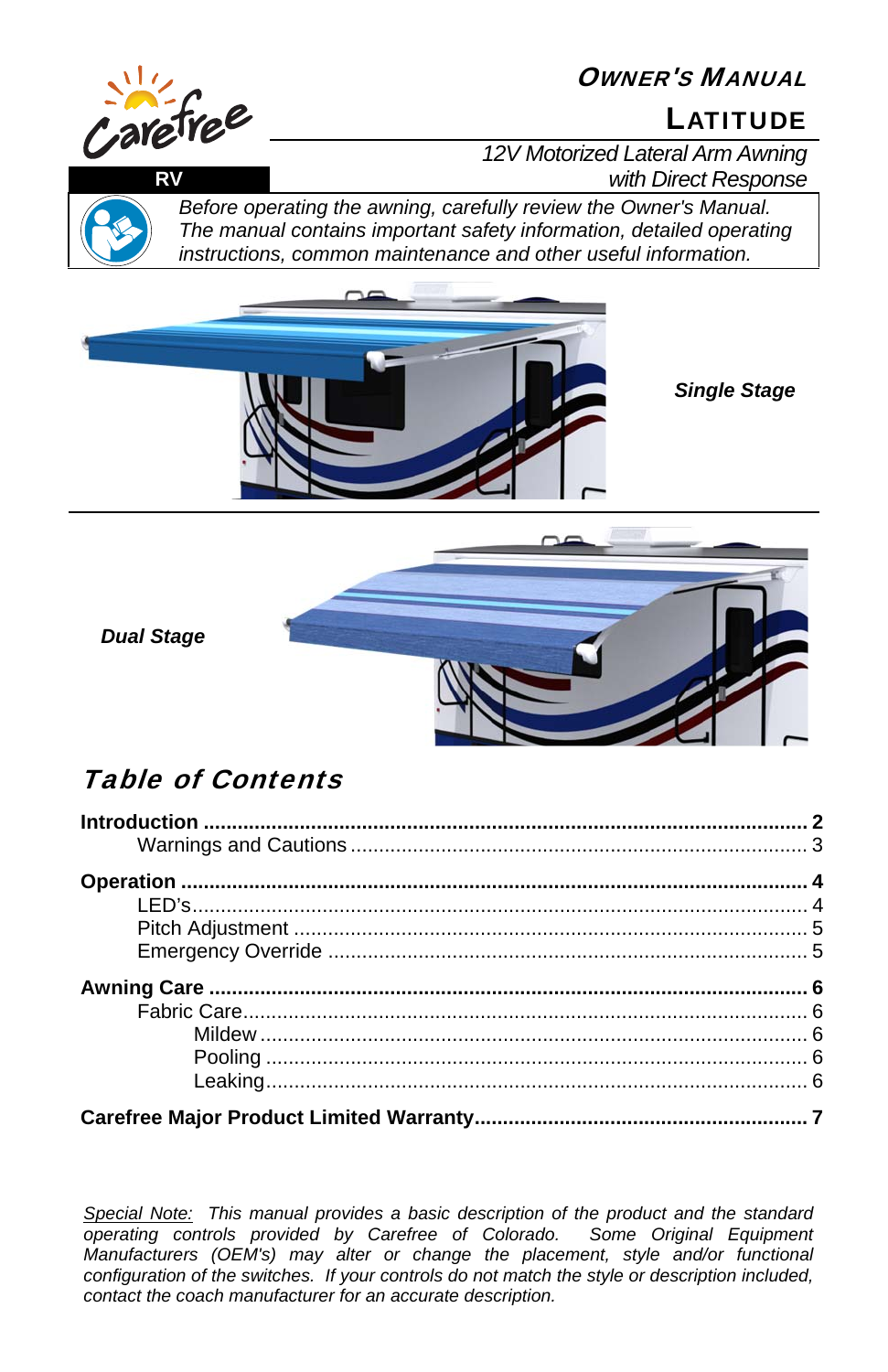# INTRODUCTION

From it's beginning in the early 70's, Carefree of Colorado has emerged as the premier manufacturer of quality awnings and accessories for Recreational Vehicles (RVs). Our full line of products can provide the accessories that match your life style; no matter what type of RV you own. Check with your dealer to discover the products that can make your life more Carefree.

The Carefree Latitude awning is state of the art with lateral support arms that provides strength and functionality without interfering with coach sidewalls, custom graphics or equipment that may be mounted on the sidewalls.

- *When retracted, the streamlined styling blends in with the RV sidewall and is a perfect complement to other Carefree products.*
- *The awnings are made with heavy duty construction.*
- *The Latitude is uses Carefree's Direct Response*TM *system.*

*The unique and innovative electronic control system provides interior pushbutton controls for standard extend/retract functions. The auto-retract system engages to automatically retract the awning in windy conditions.* 

#### SERVICE AND SUPPORT

| www.carefreeofcolorado.com/latitude                                                           |
|-----------------------------------------------------------------------------------------------|
| customerservice@carefreeofcolorado.com                                                        |
| <b>Carefree of Colorado</b><br>2145 W. 6 <sup>th</sup> Ave.<br><b>Broomfield, CO</b><br>80020 |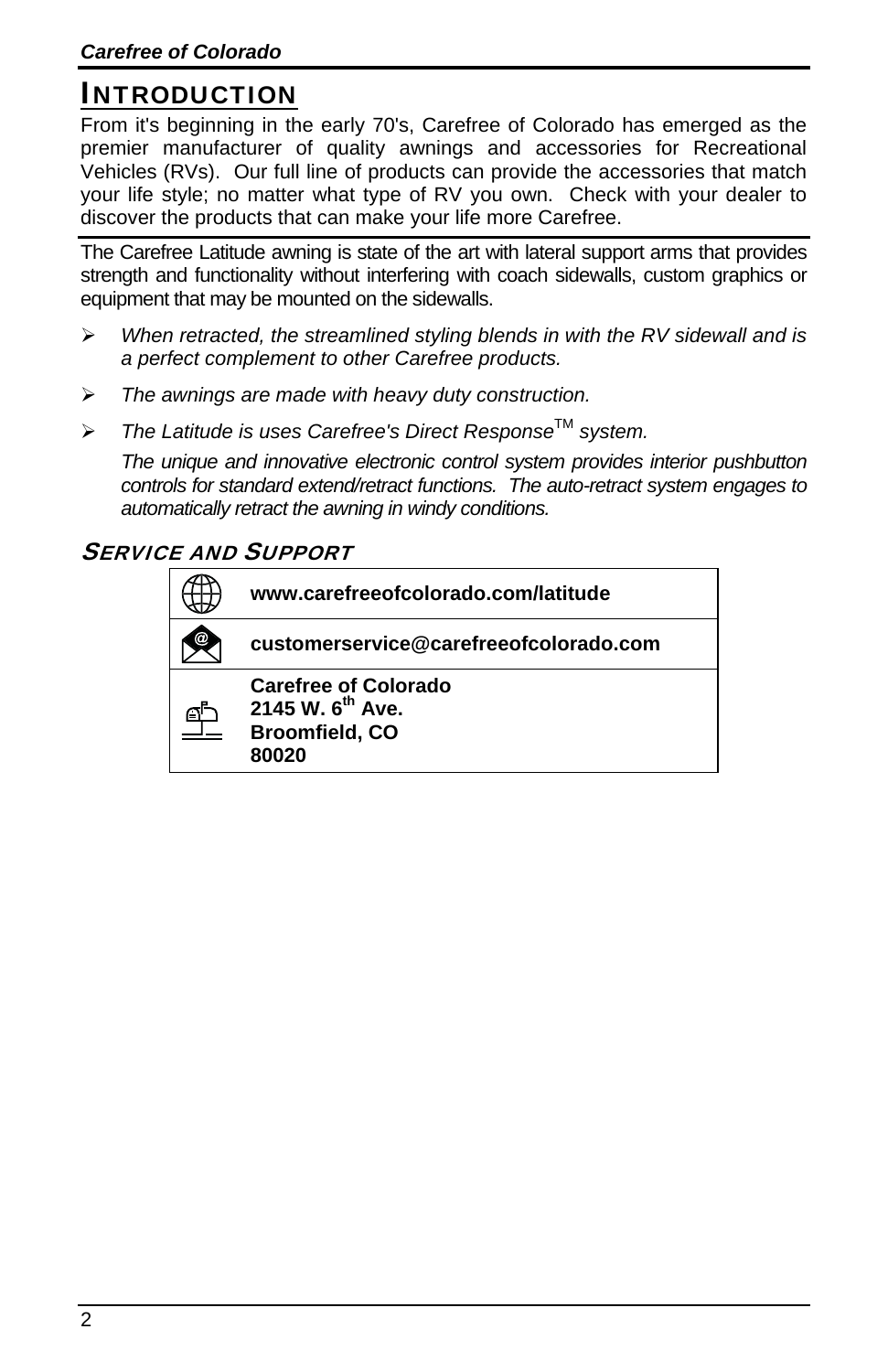## WARNINGS AND CAUTIONS



**This is the safety alert symbol. It is used to alert individuals to potential personal injury hazards. Obey all safety messages that follow this symbol to avoid possible personal injury or death.** 

WARNING **This product can expose you to chemicals including Diisodecyl phthalate (DIDP), Vinyl Chloride and Formaldehyde, which are known to the state of California to cause cancer or birth defects or other reproductive harm. For more information visit www.P65warnings.ca.gov** 



WARNING **Risk of fire. Keep all sources of heat and**  flame away from the awning canopy. Fabric is NOT fireproof.

 NOTICE **Awnings are designed to provide shade and protection from the sun. The effects of wind and rain on an awning are unpredictable and can cause severe damage to the awning and/or the vehicle. If wind or extended periods of rain are expected, roll up the awning.**

NOTICE **The Carefree Direct Response System is a premier electronic auto-retract system that provides protection against adverse elements; but no auto-retract system is a guarantee against severe or destructive weather; the effects of wind and rain on an awning are unpredictable and may cause severe damage to the awning and/or vehicle. If wind or extended periods of rain are expected, roll up the awning.** 

 NOTICE **It is recommended that if leaving the RV unattended for a length of time, retract the awning to avoid unexpected weather conditions.** 

 NOTICE **The Latitude awning is a free-standing (self-supporting) lightweight awning with auto retraction. Do not hang items from the awning or use tie down devices. Use of such objects can cause serious damage to the awning that is not covered by warranty.** 

NOTICE **If installed, LED lighting must be turned off when the awning is in the rolled up position. This is to prevent possible damage to the LEDs and/or canopy.** 

NOTICE **When the awning is in the retracted (rolled up) position, shut off the power switch to avoid accidentally extending the awning. For safety, the power switch must be turned off before moving the RV.** 

**Additional Cautions and Notices are included in the text for the proper operation of the awning.**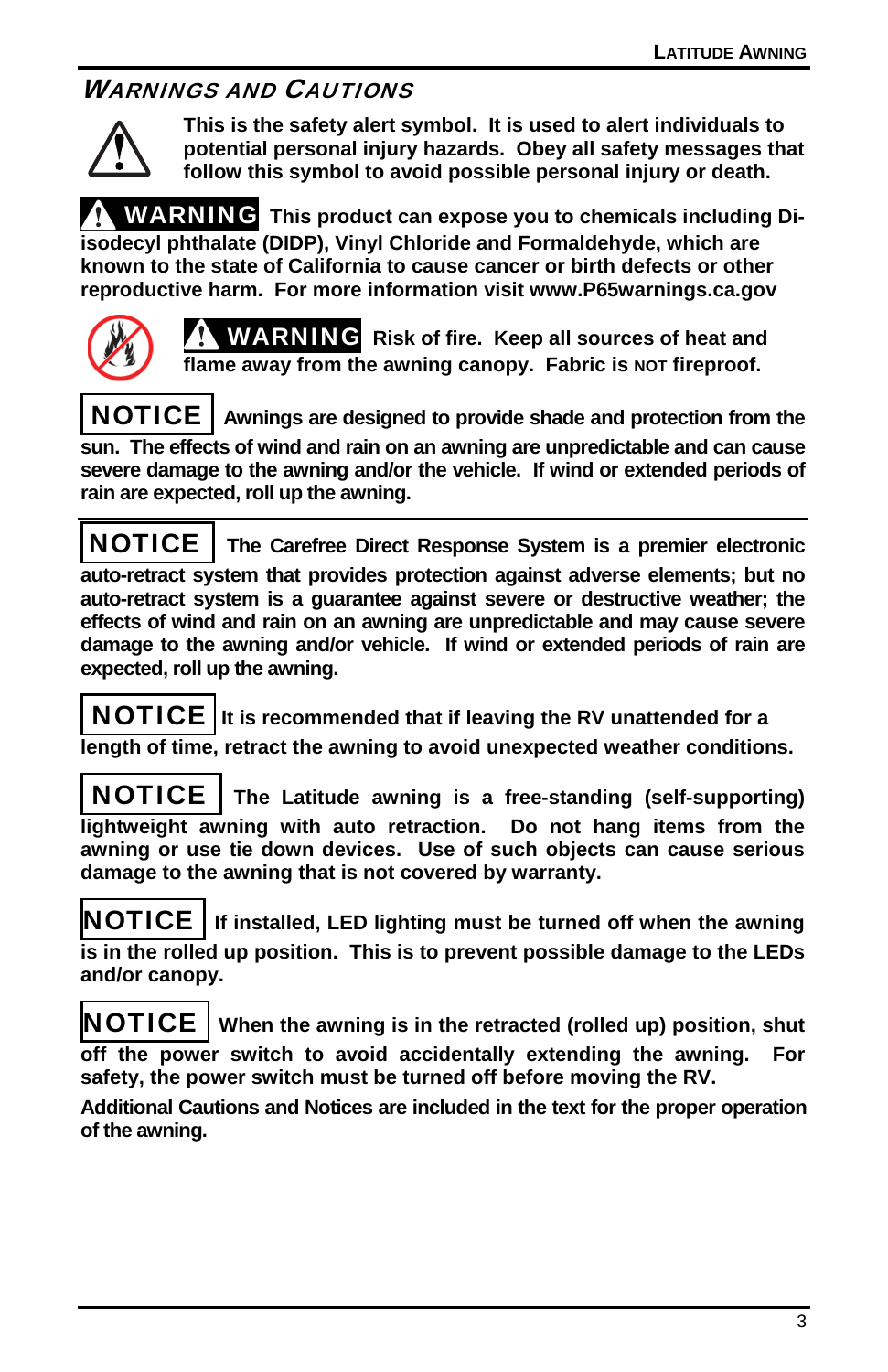# **OPERATION**

The *Direct Response*TM system detects awning motion caused by windy conditions. The sensor is located in the lead rail.

The system operates by gauging the motion of the awning's front edge. When the motion exceeds the factory preset threshold value the system automatically retracts the awning.

**IMPORTANT NOTE:** The auto-retract system is ON when the power is ON. The system is OFF when the power switch is OFF. If the power is shut off while the awning is extended, the awning is not protected by the auto-retraction system.



*To Operate the Awning:* 

- Press the power switch to ON. When power is on, the Direct Response system is active and the manual controls are active. When power is OFF, all functions are disabled.
- To OPEN: Press and release the extend switch. The awning will open completely. To interrupt the awning extension, press and release the extend switch.
- To CLOSE: Press and release the retract switch. The awning will close completely. To interrupt the awning retraction, press and release the retract switch.
- When the awning is in the retracted (rolled up) position, shut off the power switch to avoid accidentally extending the awning. For safety, the power switch must be turned off before moving the RV.

# LED'S

White (monotone) LEDs are a popular option providing lighting beneath the awning. Factory installed LEDs are located on the roller tube.

To operate the White LED lights, press the LED power switch ON.

*NOTE: Some OEMS may furnish their own switch that may appear differently than the switch pictured or may have the LED's operated through a multiplexing control center.*

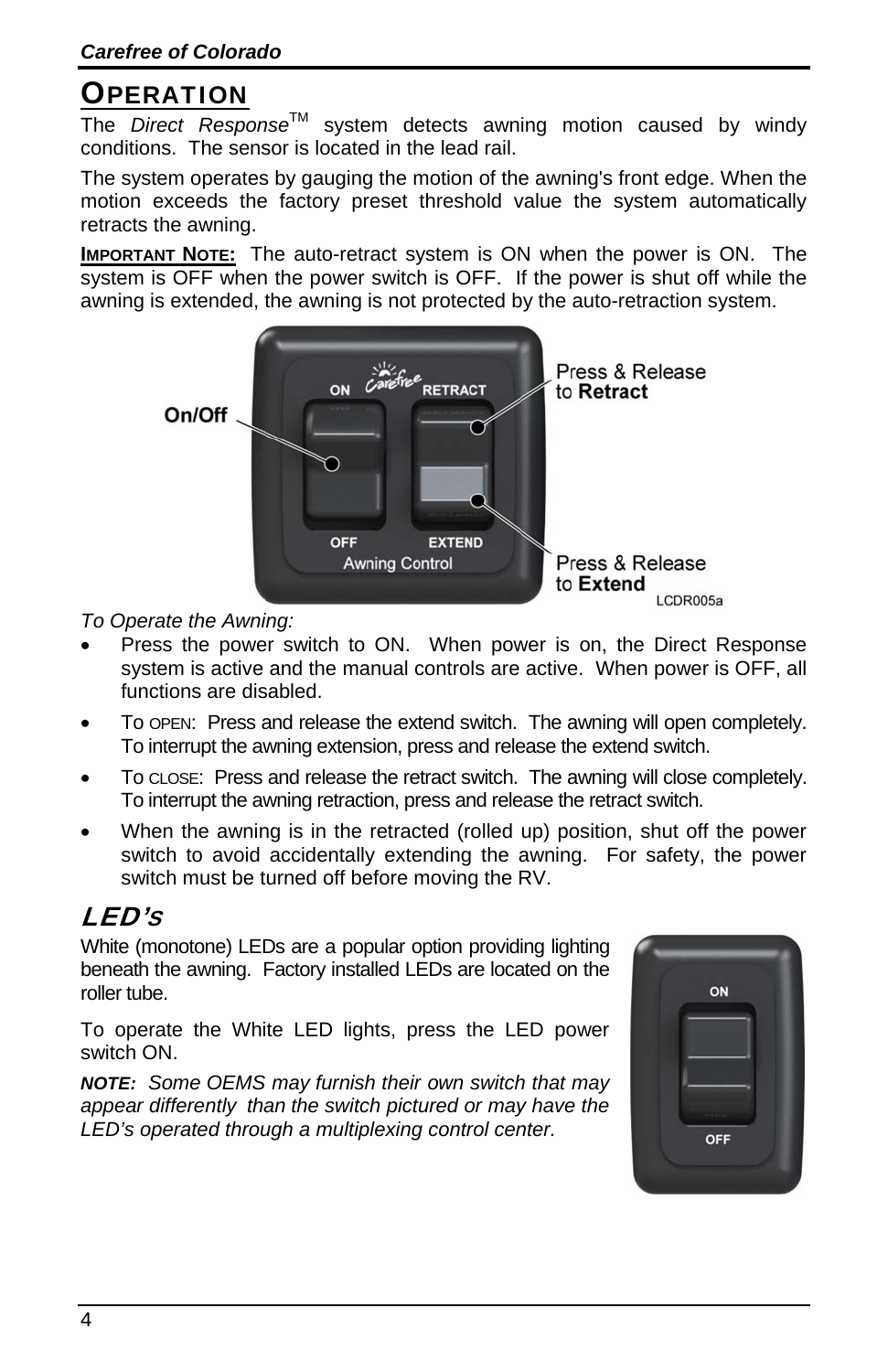### PITCH ADJUSTMENT

The pitch for Latitude can be adjusted to optimize the awning performance.

It is strongly recommended that adjustments be made in small increments.



This procedure works best with 2 people; one person to lift the roller tube to relieve the weight and one person to make the adjustments.

#### NOTICE **Do Not use power tools, always use hand tools to make adjustments.**

- 1. Open the awning.
- 2. At the top of the knuckle loosen the locking screw approximately 1/4".

#### NOTICE **The locking screw MUST be loosened first.**

- 3. To raise the pitch: Turn the lower adjustment screw clockwise.
- 4. To lower the pitch: Turn the lower adjustment screw counterclockwise.
- 5. Hand tighten the locking screws until snug.

 NOTICE **Do not overtighten the locking screw. Overtightening the screw can cause unnecessary strain and wear on the knuckle.** 

# EMERGENCY OVERRIDE

If power to the vehicle is not available, the awning can be safely retracted by jumping the motor using a 10V-14V power source such as a cordless drill battery or car battery.

- 1. Remove the front cover. The cover snaps onto the rear cover. To remove, press the bottom of the rear cover until the front cover releases then lift the front cover off.
- 2. Detach the RED and BLACK wires from the module to the motor.
- 3. Attach jumper wires to the motor wires.
- 4. Connect the other ends of the jumper leads to a 12-14V source. If the awning moves in the wrong direction, reverse the leads. Maintain contact throughout the retraction process.



- 5. When the awning is closed, remove the jumper wires and reattach the module wires to the motor wires. Be sure to match the wire colors.
- 6. Snap the front cover onto the rear cover. Hang the cover on the top and swing down until it clicks.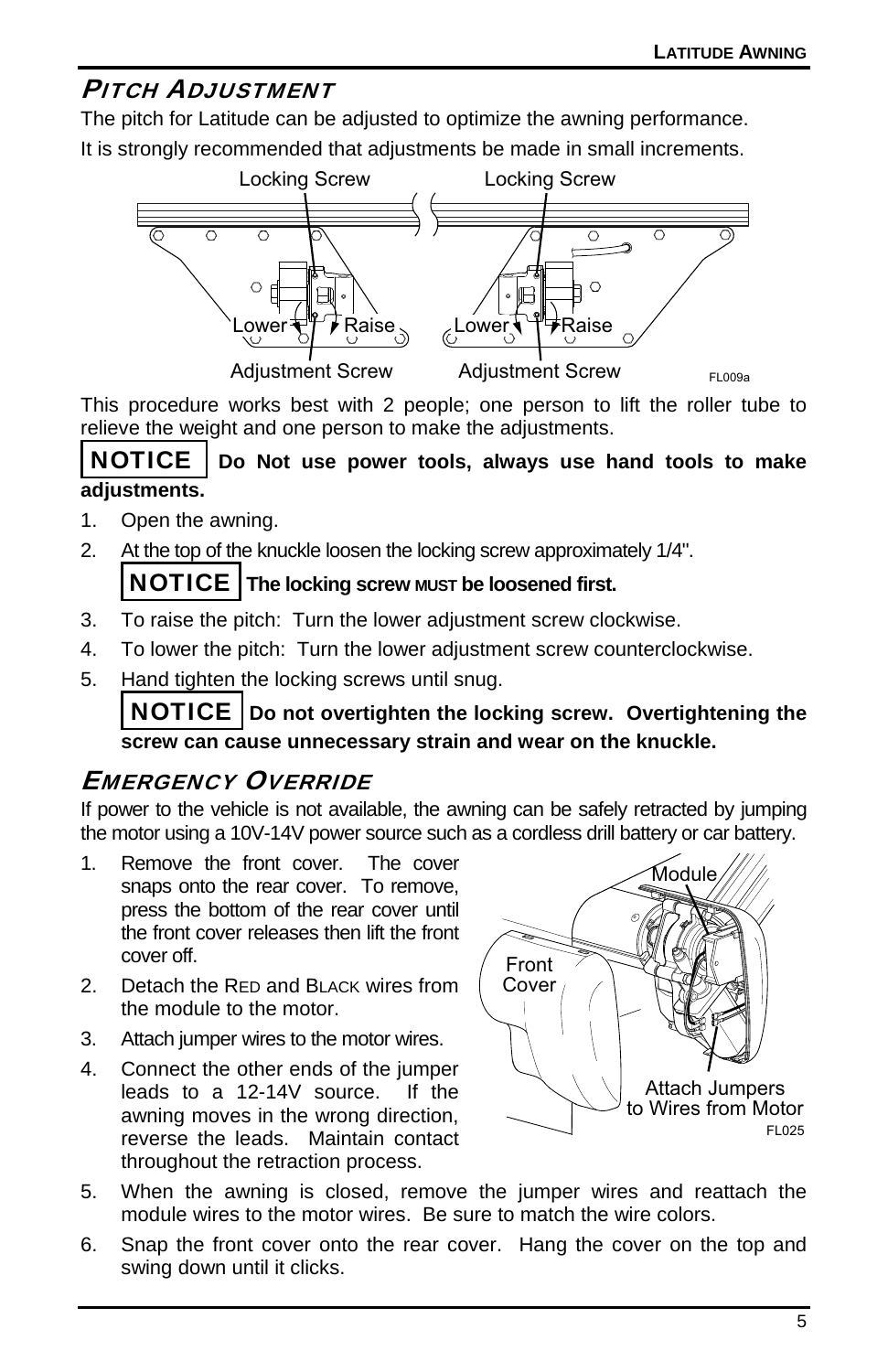# AWNING CARE

Maintaining a Carefree Awning is easy. Just follow these basic steps:

- Always operate the awning according to the instructions.
- Periodically check that the fasteners are tight. Tighten if necessary.
- Keep the awning fabric and arms clean.

# FABRIC CARE

#### **NOTICE** Do not use oil based cleaners or any caustic, granulated, or **abrasive type cleaners on your Carefree product.**

- 1. One of the best ways to keep the fabric looking good and to delay the need for deep or vigorous cleanings is to hose fabrics off on a monthly basis with clear water. This practice will help prevent dirt from becoming deeply imbedded in the fabric. In most environments, a thorough cleaning will be needed every two to three years.
- 2. When it's time for a thorough cleaning, the fabric can be cleaned while still on the awning frame.
	- For Vinyl Fabric Use a soft brush and warm water with soap.
	- For Acrylic Fabric Use a stiff brush and warm water with soap.

#### 3. When cleaning the fabric, it is important to observe the following:

- Always use a natural soap, never detergent.
- Water should be cold to lukewarm, never more than 100°F.
- Air-dry only. Never apply heat to the fabric.
- Always allow the fabric to dry thoroughly before rolling up the awning.

#### MILDEW

Mildew is a fungus growth that looks like dirt. Vinyl coated polyester fabrics are mildew resistant because of a chemical biocide in the vinyl coating. Under ordinary conditions, mildew will not appear. However, in areas where high temperature and humidity are common, mildew can be a problem and require the material to be washed more frequently.

#### POOLING

When water collects on the top of the fabric, this is known as "pooling". This can occur during inclement weather or if a running air conditioner discharges over the awning. The water is dumped when the awning is retracted. It is recommended that if water accumulates; retract the awning in steps (8"-12") to dump the water. This will help prevent the fabric from stretching or distorting.

#### LEAKING

On vinyl canopies, side hems and poly cords are stitched in with a sewing machine. On occasion, this stitching may allow water to seep or leak through the stitches. This is normal and not a defect covered by warranty. Treat the seams with a quality seam sealer.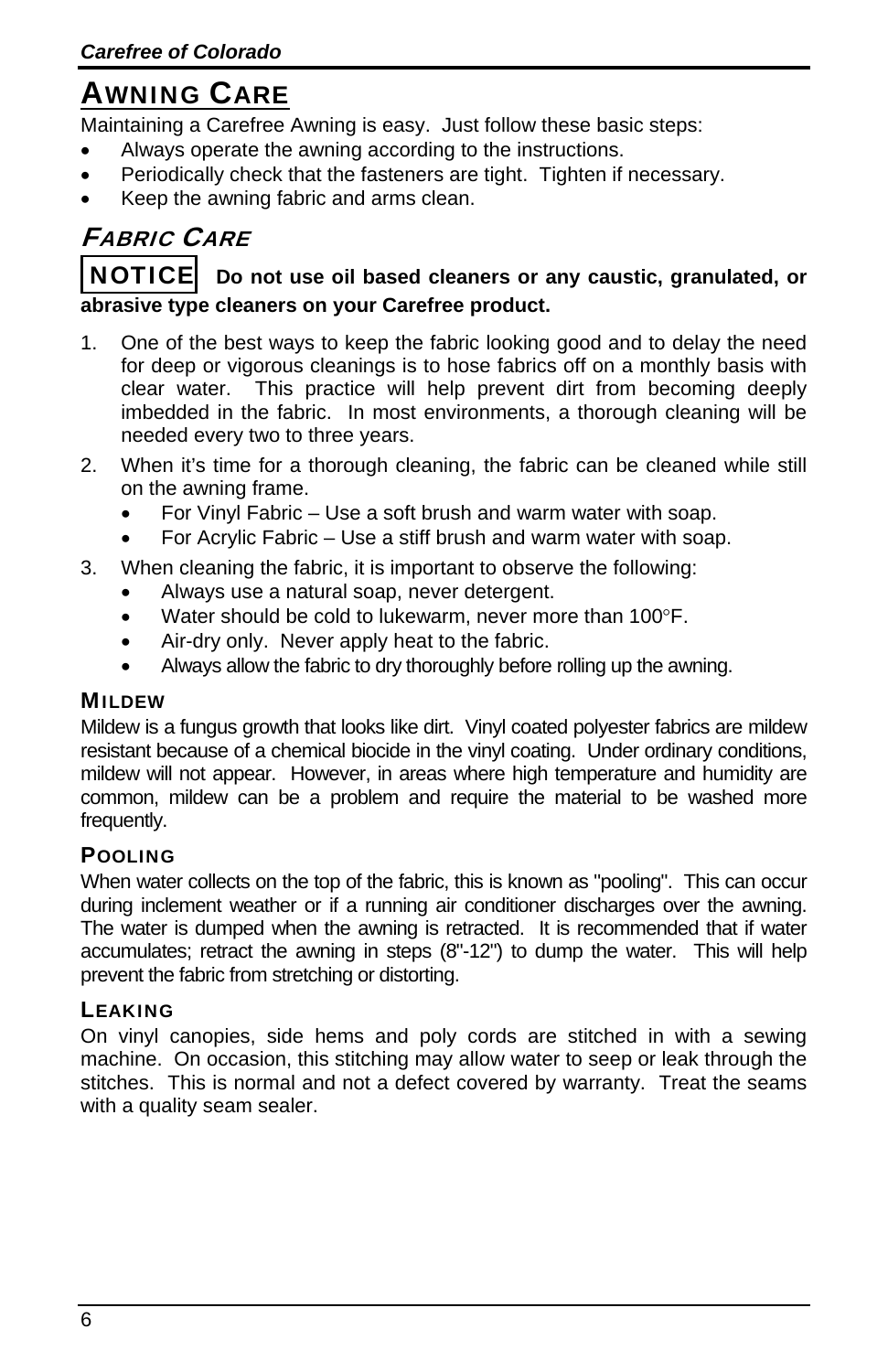# CAREFREE MAJOR PRODUCT LIMITED WARRANTY

Carefree of Colorado (hereafter referred to as Carefree) warrants to the first retail Purchaser that the Carefree Product is free of defects in material and workmanship within the terms and conditions as set forth in the warranty statement available online at www.carefreeofcolorado.com. Carefree's obligation under this warranty is limited to the repair or replacement, at Carefree's option, of any defective component with new or factory refurbished components.

OWNER MUST RETAIN THE ORIGINAL PROOF OF PURCHASE AND/OR HAVE THE PRODUCT WARRANTY REGISTRATION ON FILE AT CAREFREE FOR WARRANTY CLAIMS.

THIS WARRANTY IS NOT TRANSFERABLE.

**Visit www.carefreeofcolorado.com** for

- **Warranty Duration;**
- **Warranty Coverage and Exclusions;**
- **Warranty Terms of Coverage; and,**
- **Warranty Claim Procedures**

*Register your Carefree products on-line at:*

**www.carefreeofcolorado.com**

**IMPORTANT NOTE: It is strongly recommended that adjustments and repairs not described in this book be performed by trained technicians at your Authorized Carefree Dealer. Work performed by non-authorized persons or businesses may void warranty.**